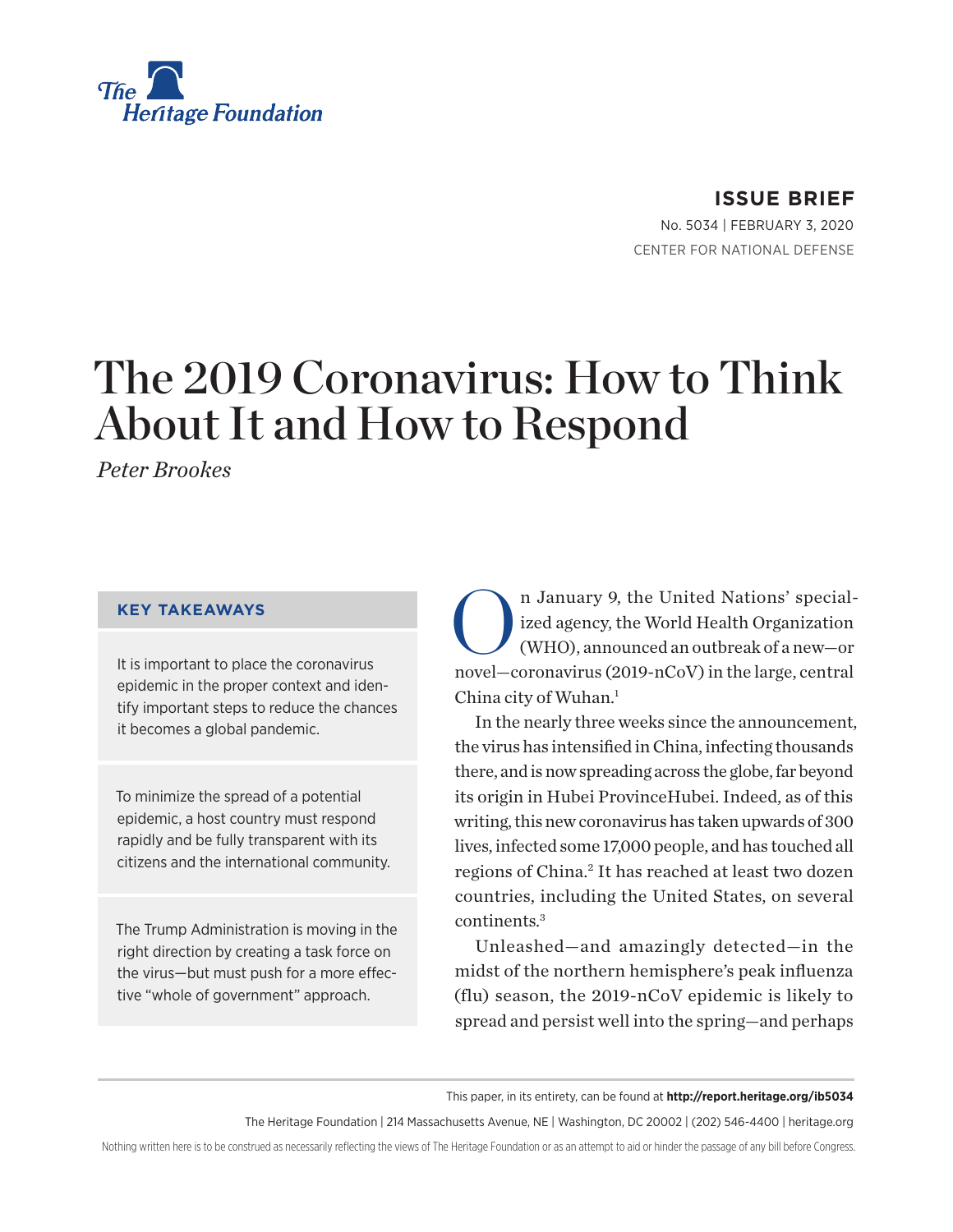longer.4 Although China sequenced and released the virus' genome to the international community, there are still many questions about 2019-nCoV, including its incubation period, transmissibility, and mortality.5

On January 30, after a visit to China, the WHO declared the 2019-nCoV outbreak a global public health emergency, but expressed confidence in China's ability to address the public health crisis emerging in the country.6 The following day, the United States announced a domestic public health emergency, placing restrictions on air travel to China, including funneling air traffic from China-specified airports and making provisions for denying entry or the possible quarantine of travelers.<sup>7</sup>

As Chinese public health officials strive to contain the virus, it is important to place this epidemic in the proper context, consider all the possibilities, and identify important steps to reduce the chances this ongoing epidemic becomes a global pandemic in our highly mobile, interconnected world.

#### Keeping the 2019-nCoV Outbreak in Context

Any epidemic is serious, but some will be more dangerous than others. For instance, the Spanish Influenza of 1918 took an estimated 50 million lives.8 Indeed, even the annual flu season currently underway in the United States poses a serious health risk to many.

As a reference, according to the Centers for Disease Control and Prevention (CDC) in June 2019:

Since the 2010–11 season, CDC estimates that during each influenza season [in the United States], influenza virus infection has caused 9.3 million–49 million symptomatic illnesses, 4.3 million–23 million medical visits, 140,000–960,000 hospitalizations, and 12,000-79,000 deaths.<sup>9</sup>

While the seriousness of this virus should not be dismissed, especially in its early stages, the 2019–nCoV is still not even close to the scale of the annual flu numbers experienced by the American people and the United States health care system. So far, as of this writing, the United States has 11 cases of 2019-nCoV and zero fatalities two months after the virus reportedly appeared in Wuhan on or about December 8, 2019.10

## Pushing for Transparency, Especially from China

Although the 2019-nCoV virus reportedly surfaced in Wuhan in early December, the local government waited more than *three weeks* to notify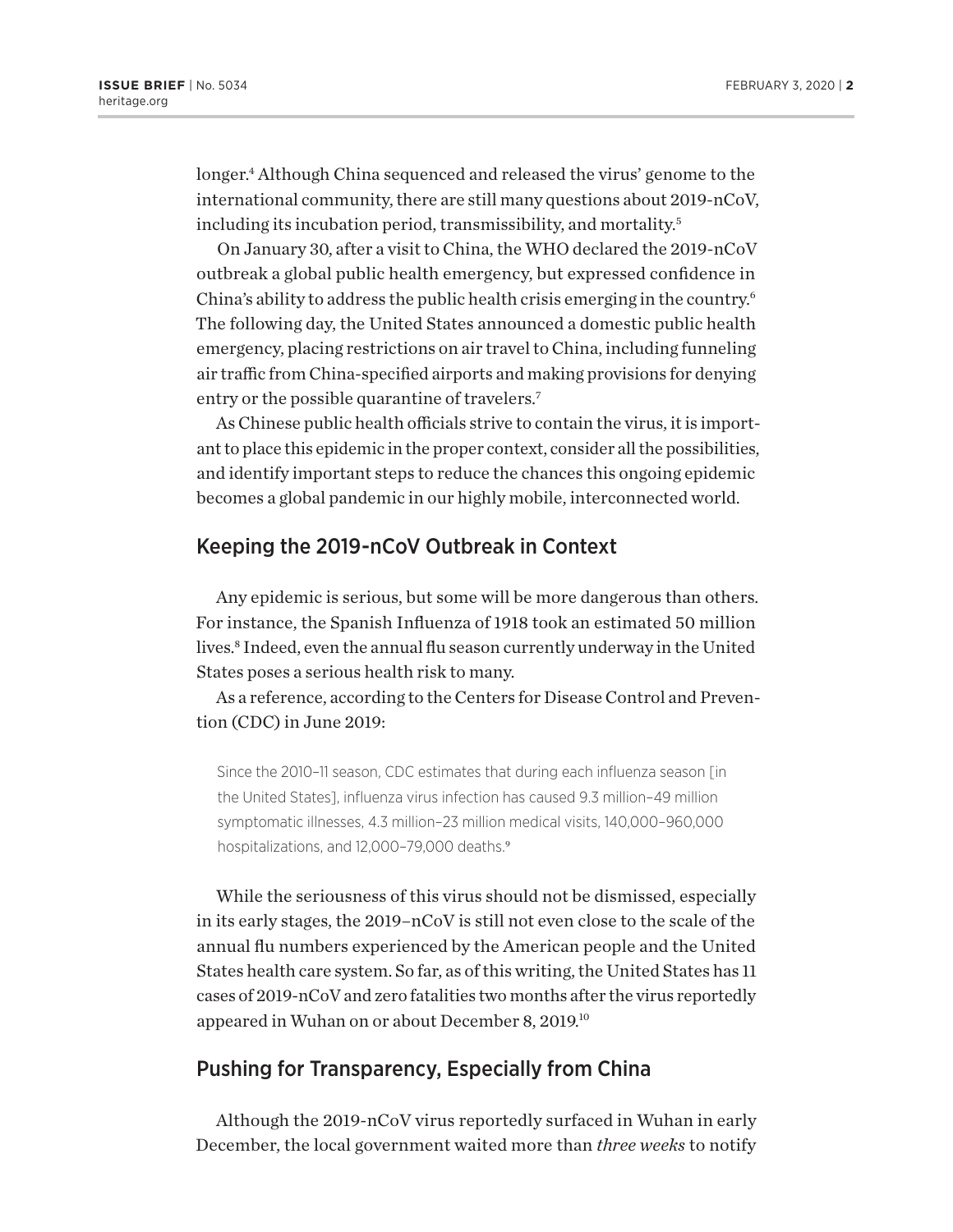residents and act.11 Officials then downplayed the seriousness of the disease for several more weeks.<sup>12</sup>

This is not the first cover-up of an epidemic by China: In 2002, Severe Acute Respiratory Syndrome (SARS) killed nearly 800 people and affected 26 countries.13 This practice of withholding public health information is unacceptable for both China and the international community.

To minimize the spread of any potential epidemic, a host country must not only respond rapidly, but provide full transparency to advise its own citizenry and the international community. In future outbreaks, timely notification allows the global community to take prudent precautions.

## Prioritizing International Cooperation and Coordination

An outbreak of a new, virulent virus such as 2019-nCoV is a global public health concern and requires a coordinated, cooperative international response. Several weeks into the outbreak, China was still reluctant to accept outside assistance. Finally, on January 29, China agreed to allow a WHO team of international public health experts to assist China in its response to the 2019-nCoV outbreak.<sup>14</sup> Beijing must follow through on this offer.

Indeed, the early attitude of an epidemic-afflicted country toward international assistance can serve to help or hinder the efficiency and effectiveness of its efforts to respond to an outbreak. Not providing timely, accurate information regarding important public health issues to foreign capitals can also hamper international public health efforts in a number of understandable ways.

For instance, foreign health officials should not have to rely on press reports, government press releases, or uninvestigated anecdotes to develop an understanding of an outbreak in order to craft and build an effective response.

# Employing a "Whole of Government" Approach

The Trump Administration is moving in the right direction by establishing a task force on the coronavirus, led by the Secretary of the Department of Health and Human Services (HHS) and coordinated in the interagency by the National Security Council.15 But while HHS and the Department of Homeland Security are the leading agencies in responding to such a crisis, supported by other departments, the Department of Defense is currently not a principal on the President's coronavirus task force.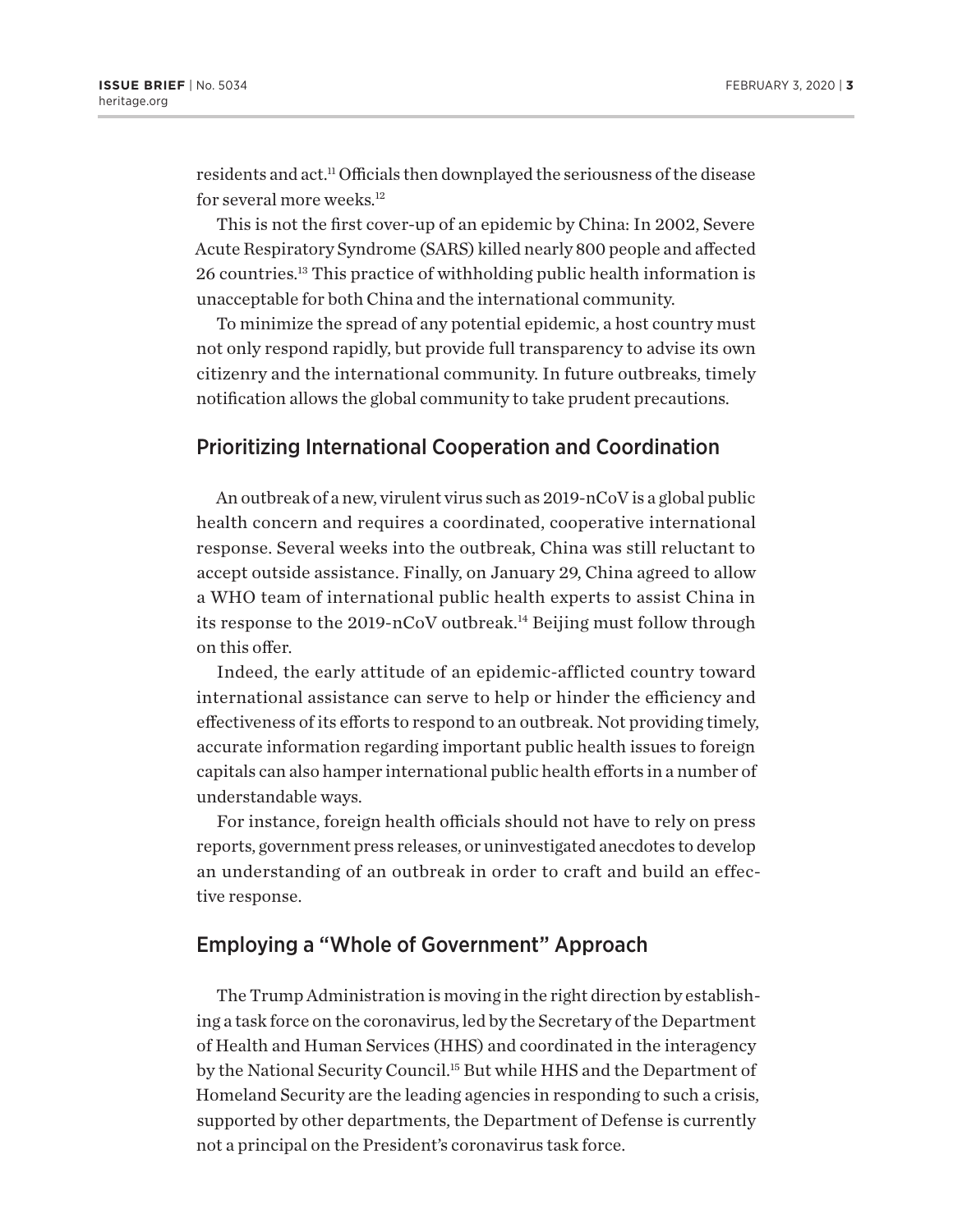With its unequaled medical, logistics, transportation, and mobility capabilities, it is critical that the Pentagon be involved comprehensively in planning and crafting a response to the 2019-nCoV outbreak in China.

#### Monitoring the Situation Closely Using All Means Possible

The United States must closely observe the unfolding situation in China, especially in light of the Chinese government's tight control of information that may affect Chinese public and international perceptions of the central government's handling of the epidemic. U.S. policymakers must not be solely—or even heavily—reliant on information that the Chinese government or the international press provides.

As such, U.S. intelligence and diplomatic community resources that corroborate, correct, or expand information from other governments and sources must be employed to monitor the epidemic in China. Indications of failures in the Chinese public health response to the outbreak, such as panic evacuations or refugee flows from large cities, major military movements into afflicted areas, sickness rates among Chinese health care workers, and the collapse of the Chinese hospital and health care system must be monitored.16

To this end, a senior representative of the Office of the Director of National Intelligence should be appointed to the coronavirus task force to ensure that the necessary information is gathered and made available to task force decision makers.

#### Developing an Anti-Viral for the Coronavirus

Counting SARS and 2012 MERS (Middle Eastern respiratory syndrome), this is the third coronavirus in fewer than 20 years.<sup>17</sup> Yet there are no anti-virals currently available for battling this medical menace, which has had global repercussions in all three cases.

Though understandably difficult from a number of perspectives, an international effort, engaging both the public and private sectors and including major philanthropic foundations, must be undertaken to develop a number of preventive, as well as post-infection, responses to the coronavirus, including new vaccines and innovative uses of existing drugs.

### Disseminating Information and Detection Capabilities

Good public health information is the first line of defense in responding to an outbreak. Health care workers must be aware of tell-tale symptoms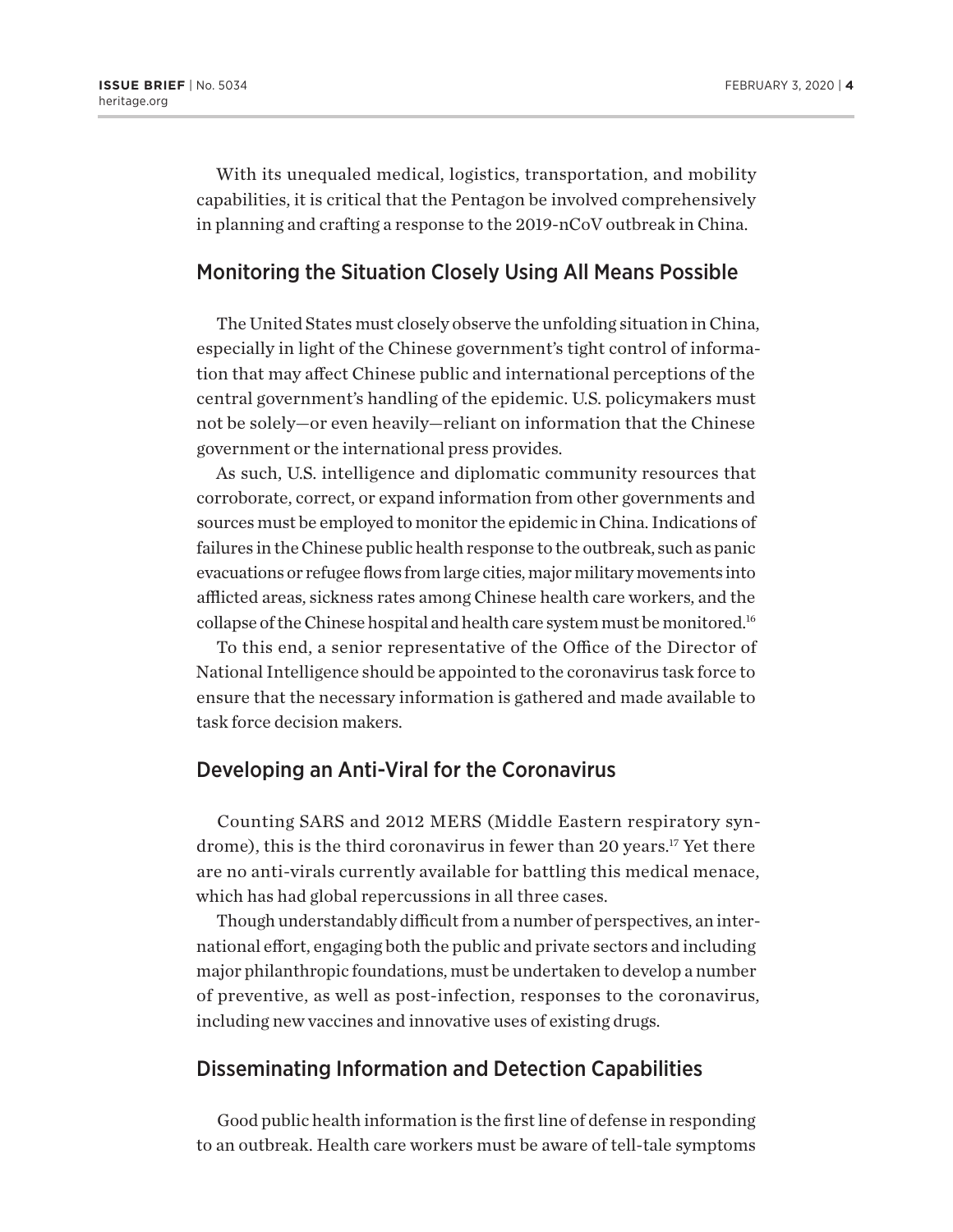and know the right questions to ask a sick patient. They must also know how to respond, including hygiene precautions and quarantine procedures, especially in rural health care facilities. To make first-responder medical professionals as effective as possible, efforts must be made to enable testing for the coronavirus locally, rather than having to return a sample to a national laboratory for diagnosis; fortunately, this is being pursued.<sup>18</sup>

When an illness evolves to epidemic proportions and threatens to become a pandemic, time becomes a critical, life-preserving factor. As such, reverse-transcription polymerase chain reaction (rRT-PCR) assays must be developed and made available to major U.S. hospitals for this purpose as quickly as possible. Moreover, the public reaction to a rapidly unfolding health emergency is profoundly influenced by the amount, accuracy, frequency, and clarity of information that governments provide to their citizens.

When the public is left wondering what is happening or doubts what it is being told by officials, it quickly loses confidence in anything the government says or recommends. The public is then more susceptible to rumor and false reporting, which can result in panic and make response efforts dramatically more difficult.

#### Conclusion

In dealing with an emerging crisis such as this one, the fundamentals apply, including keeping the crisis in context, pushing for full transparency, seeking international coordination and cooperation, employing a "whole of government" approach, enhancing epidemic indications and warning, prioritizing the development of treatments, and supporting all elements of the U.S. health care system.

Peter Brookes is Senior Research Fellow for Weapons of Mass Destruction and Counter Proliferation in the Center for National Defense, of the Kathryn and Shelby Cullom Davis Institute for National Security and Foreign Policy, at The Heritage Foundation.